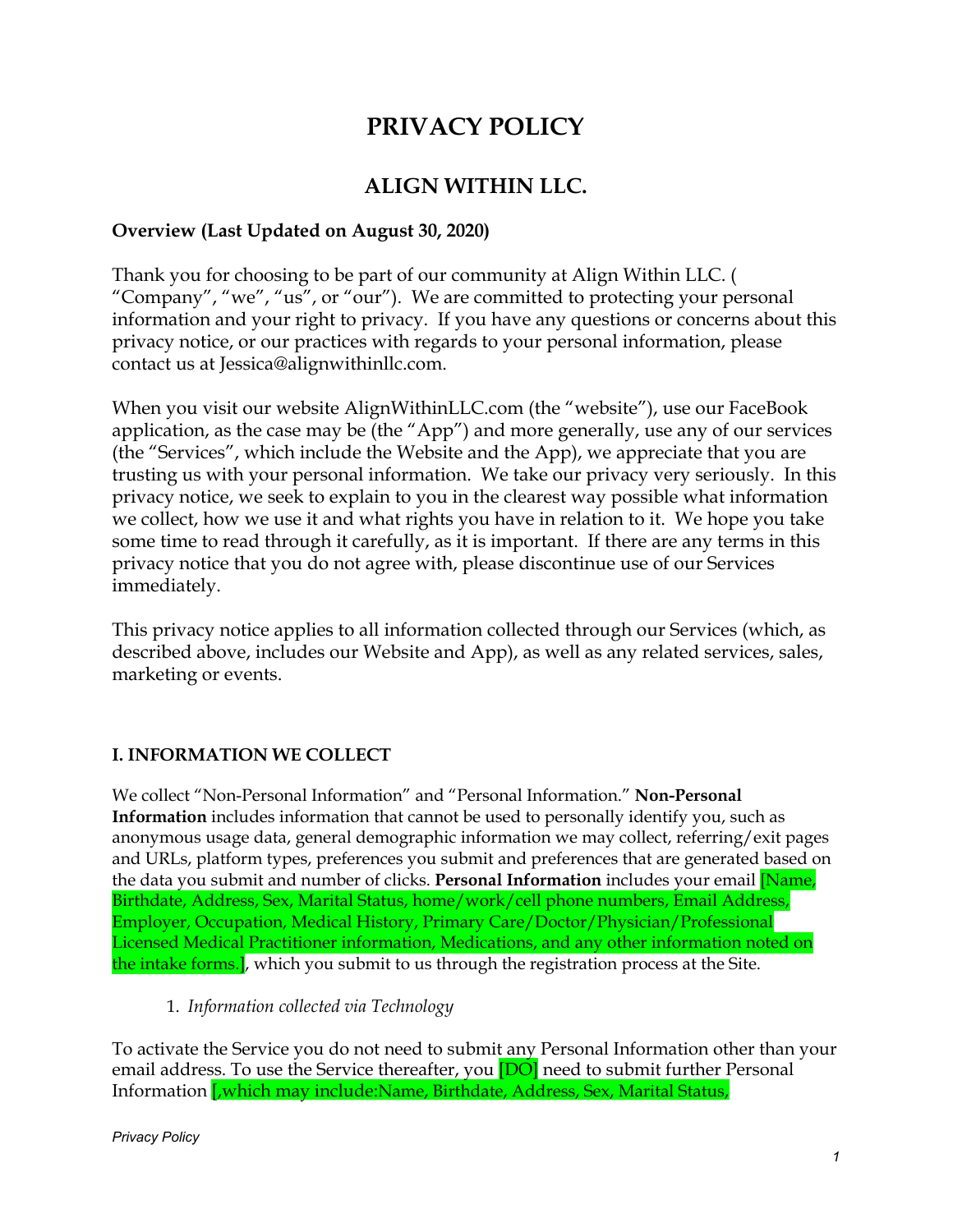home/work/cell phone numbers, Email Address, Employer, Occupation, Medical History, Primary Care/Doctor/Physician/Professional Licensed Medical Practitioner information, Medications, and any other information noted on the intake forms.]. However, in an effort to improve the quality of the Service, we track information provided to us by your browser or by our software application when you view or use the Service, such as the website you came from (known as the "referring URL"), the type of browser you use, the device from which you connected to the Service, the time and date of access, and other information that does not personally identify you. We track this information using cookies, or small text files which include an anonymous unique identifier. Cookies are sent to a user's browser from our servers and are stored on the user's computer hard drive. Sending a cookie to a user's browser enables us to collect Non-Personal information about that user and keep a record of the user's preferences when utilizing our services, both on an individual and aggregate basis. For example, the Company may use cookies to collect the following information: Analyzing the business of Align Within.

The Company may use both persistent and session cookies; persistent cookies remain on your computer after you close your session and until you delete them, while session cookies expire when you close your browser. [For example, we store a persistent cookie to track (consumer traffic and interests through services rendered)].

#### 2. *Information you provide us by registering for an account*

In addition to the information provided automatically by your browser when you visit the Site, to become a subscriber to the Service you will need to create a personal profile. You can create a profile by registering with the Service and entering your email address, and creating a user name and a password. By registering, you are authorizing us to collect, store and use your email address in accordance with this Privacy Policy.

#### 3. *Children's Privacy*

The Site and the Service are not directed to anyone under the age of 13. The Site does not knowingly collect or solicit information from anyone under the age of 13, or allow anyone under the age of 13 to sign up for the Service. In the event that we learn that we have gathered personal information from anyone under the age of 13 without the consent of a parent or guardian, we will delete that information as soon as possible. If you believe we have collected such information, please contact us at **[Jessica@alignwithinllc.com]**.

#### **II. HOW WE USE AND SHARE INFORMATION**

#### *Personal Information:*

Except as otherwise stated in this Privacy Policy, we do not sell, trade, rent or otherwise share for marketing purposes your Personal Information with third parties without your consent. We do share Personal Information with vendors who are performing services for the Company, such as the servers for our email communications who are provided access to user's email address for purposes of sending emails from us. Those vendors use your Personal Information only at our direction and in accordance with our Privacy Policy. In general, the Personal Information you provide to us is used to help us communicate with you. For example, we use Personal Information to contact users in response to questions, *Privacy Policy*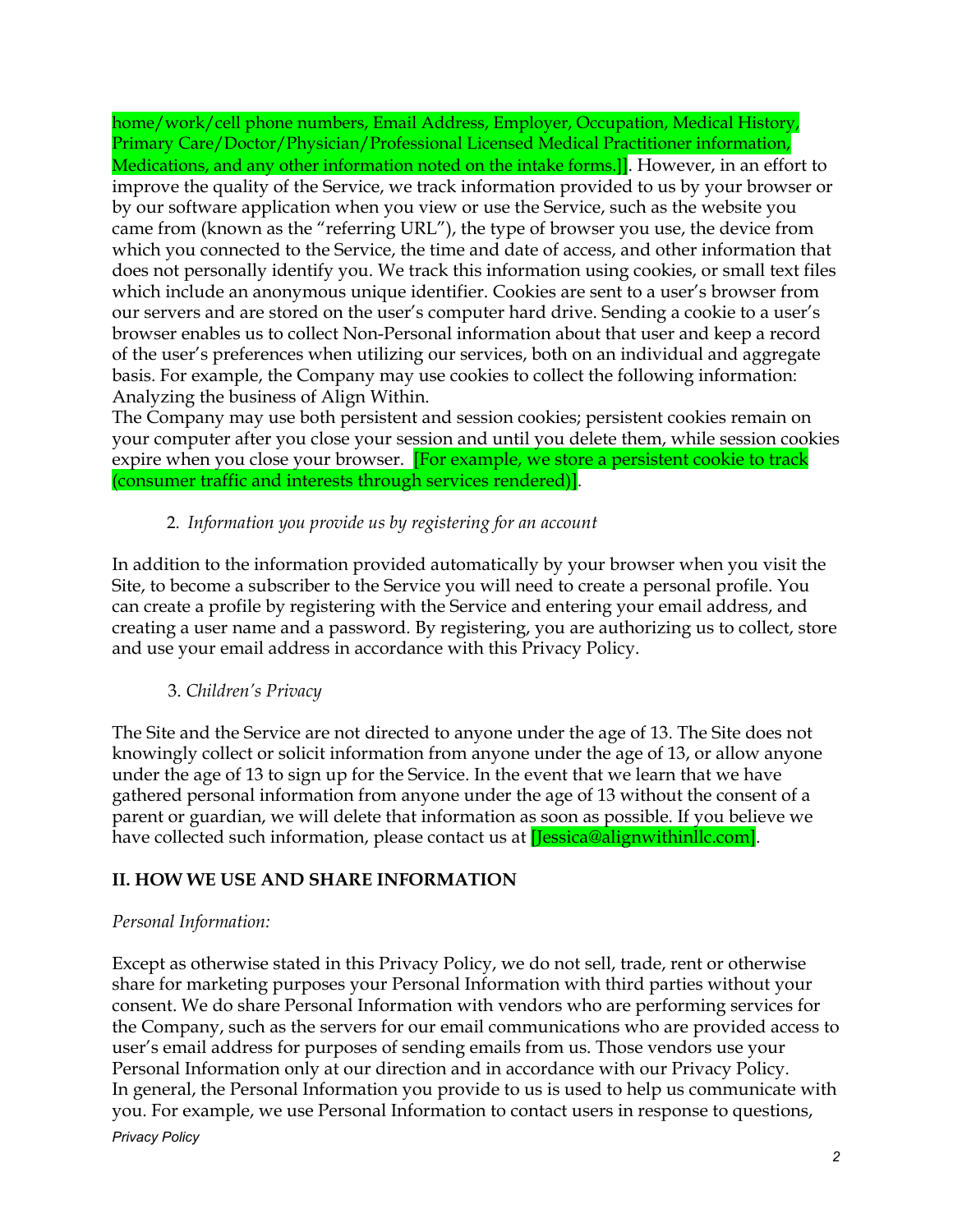solicit feedback from users, provide technical support, and inform users about promotional offers.

We may share Personal Information with outside parties if we have a good-faith belief that access, use, preservation or disclosure of the information is reasonably necessary to meet any applicable legal process or enforceable governmental request; to enforce applicable Terms of Service, including investigation of potential violations; address fraud, security or technical concerns; or to protect against harm to the rights, property, or safety of our users or the public as required or permitted by law.

#### *Non-Personal Information:*

In general, we use Non-Personal Information to help us improve the Service and customize the user experience. We also aggregate Non-Personal Information in order to track trends and analyze use patterns on the Site. This Privacy Policy does not limit in any way our use or disclosure of Non-Personal Information and we reserve the right to use and disclose such Non-Personal Information to our partners, advertisers and other third parties at our discretion.

In the event we undergo a business transaction such as a merger, acquisition by another company, or sale of all or a portion of our assets, your Personal Information may be among the assets transferred. You acknowledge and consent that such transfers may occur and are permitted by this Privacy Policy, and that any acquirer of our assets may continue to process your Personal Information as set forth in this Privacy Policy. If our information practices change at any time in the future, we will post the policy changes to the Site so that you may opt out of the new information practices. We suggest that you check the Site periodically if you are concerned about how your information is used.

#### **III. HOW WE PROTECT INFORMATION**

We implement security measures designed to protect your information from unauthorized access. Your account is protected by your account password and we urge you to take steps to keep your personal information safe by not disclosing your password and by logging out of your account after each use. We further protect your information from potential security breaches by implementing certain technological security measures including encryption, firewalls and secure socket layer technology. However, these measures do not guarantee that your information will not be accessed, disclosed, altered or destroyed by breach of such firewalls and secure server software. By using our Service, you acknowledge that you understand and agree to assume these risks.

#### **IV. YOUR RIGHTS REGARDING THE USE OF YOUR PERSONAL INFORMATION**

You have the right at any time to prevent us from contacting you for marketing purposes. When we send a promotional communication to a user, the user can opt out of further promotional communications by following the unsubscribe instructions provided in each promotional e-mail. You can also indicate that you do not wish to receive marketing communications from us in the **[About Me Section]** of the Site. Please note that notwithstanding the promotional preferences you indicate by either unsubscribing or opting out in the *[location of opt-out page (About Me Section)]* of the Site, we may continue